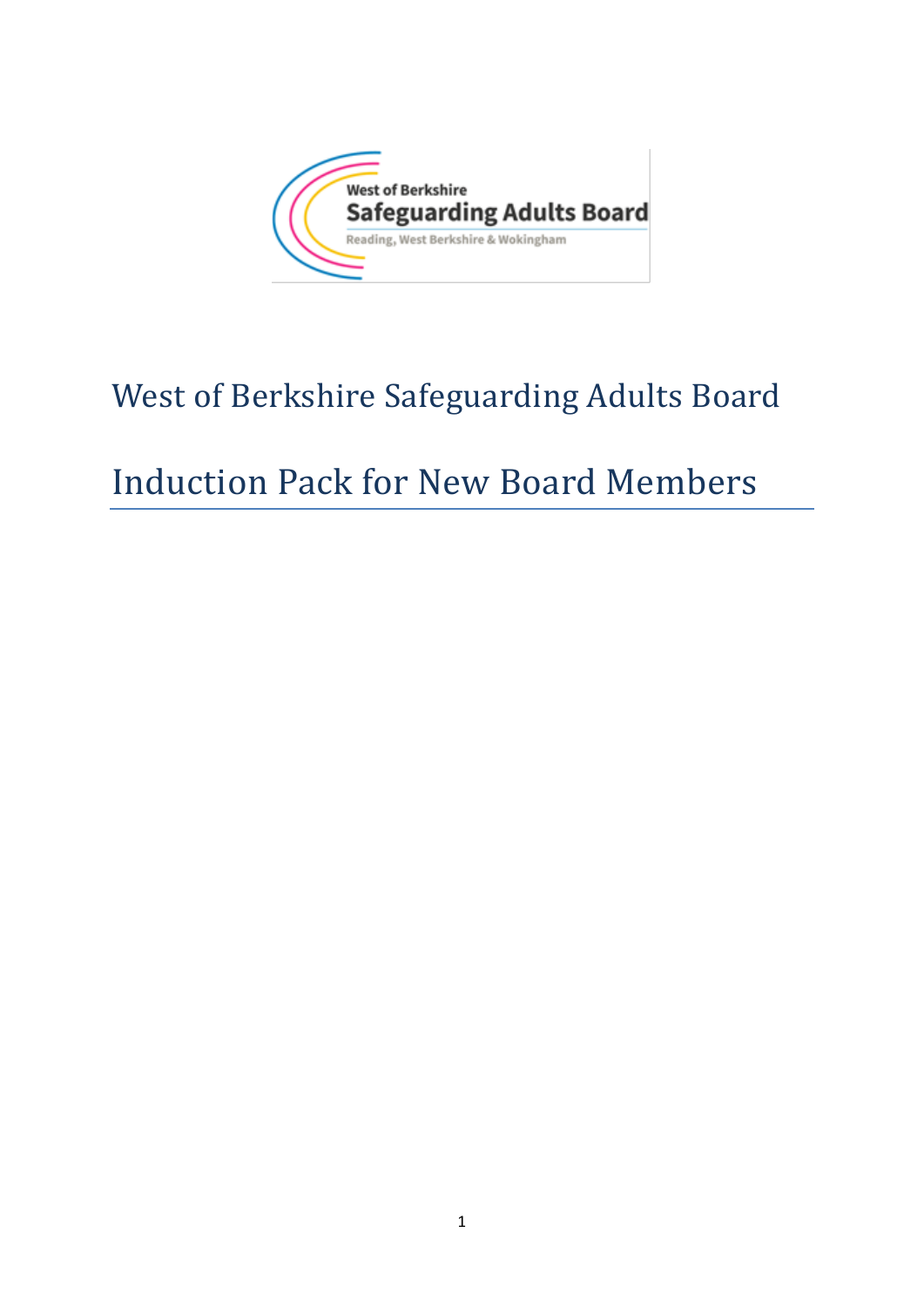## **Welcome**

I am very pleased to welcome you to the West of Berkshire Safeguarding Adults Board (SAB) - thank you for taking on this very important role. This induction pack has been developed to provide new Board Members with an introduction to their roles and responsibilities and to provide an overview of the functions of the SAB.

The role of the Safeguarding Adults Board is fundamental to ensuring the health, wellbeing and safety of adults in our community. Your role as a Board Member is crucial to the SAB being able to meet its statutory duties and it is important that you feel able to contribute at Board meetings, to be in a position to promote the aims of the SAB, to hold your own organisation to account, to commit resources, to make decisions on policy and practice, and to have an understanding of the issues facing front line practitioners.

We hope that you find this pack useful, and look forward to working with you to support adults at risk in our local communities.

In the meantime, if you do have any questions please contact: Lynne Mason Business Manager [Lynne.Mason@Reading.gov.uk](mailto:Lynne.Mason@Reading.gov.uk) 07718 120601

*Teresa Bell Independent Chair*

*West of Berkshire Safeguarding Adults Board*

December 2020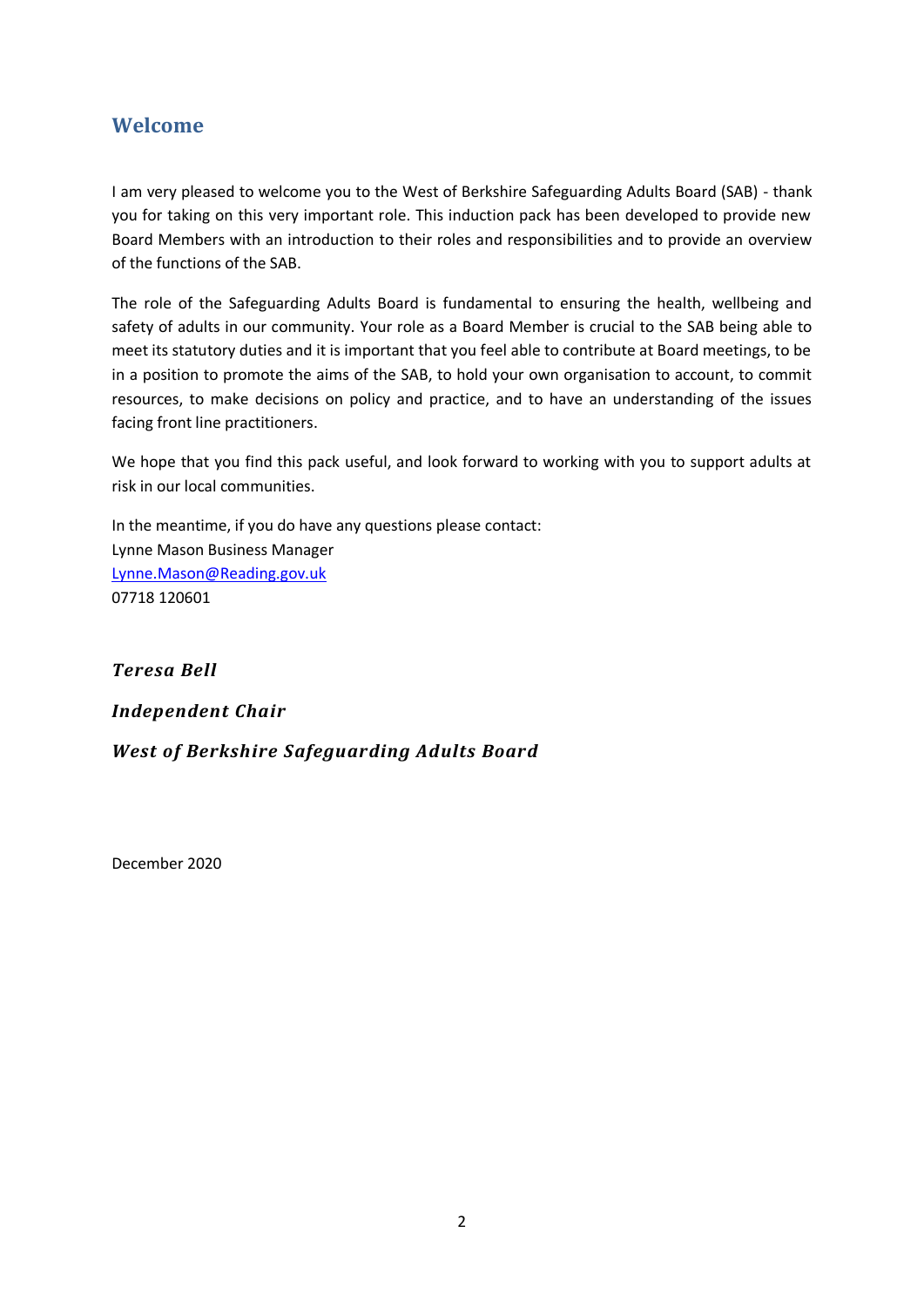# **1. Function of the Safeguarding Adults Board**

The SAB works in partnership to safeguard and promote the well-being and independence of adults living in the local authority areas of Reading, West Berkshire and Wokingham who are experiencing, or are at risk of, abuse or neglect.

Cases of suspected abuse or neglect are treated very seriously and all partner agencies work closely together, using the same policies and procedures, to make sure that all cases of suspected abuse are investigated fully and that vulnerable adults are protected from harm. The SAB is responsible for developing strategies to protect adults from abuse or neglect, and to respond effectively when abuse or neglect occurs.

The safeguarding duties apply to any adult who:

- has needs for care and support (whether or not the local authority is meeting any of those needs) and;
- is experiencing, or is at risk of, abuse or neglect; and
- as a result of those care and support needs is unable to protect themselves from either the risk of, or the experience of abuse or neglect.

The work of the Board is governed by the following principles:

*Empowerment* - presumption of person led decisions and informed consent.

*Prevention* - it is better to take action before harm occurs.

*Proportionality* - proportionate and least intrusive response appropriate to the risk presented.

*Protection* - support and representation for those in greatest need.

*Partnership* - local solutions through services working with their communities. Communities have a part to play in preventing, detecting and reporting neglect and abuse.

*Accountability* - accountability and transparency in delivering safeguarding.

The Care Act 2014 requires local authorities to set up a Safeguarding Adults Board (SAB) in their area, giving these Boards a clear basis in law for the first time.

The SAB has agreed to a common objective for the workforce across the West of Berkshire which is:

Safeguarding, the protection of people at risk is everyone's business. Risk comes in many forms and is not always obvious. We ask all our staff:

- To demonstrate an understanding of Safeguarding within your role;
- To be proactive in identifying people at risk;
- To take responsibility, assess and take positive action to keep people safe;
- To fully report and refer, both internally and to relevant partner agencies.

## **2. Structure and work of the Board**

The Care Act 2014 says that the Safeguarding Adults Board must do certain things:

That the Board should include the Local Authority, the NHS and the Police and that these organisations should meet on a regular basis to discuss and act on local safeguarding issues. The West of Berkshire Safeguarding Adults Board includes representatives from all these partner organisations and they meet four times a year to discuss local safeguarding issues.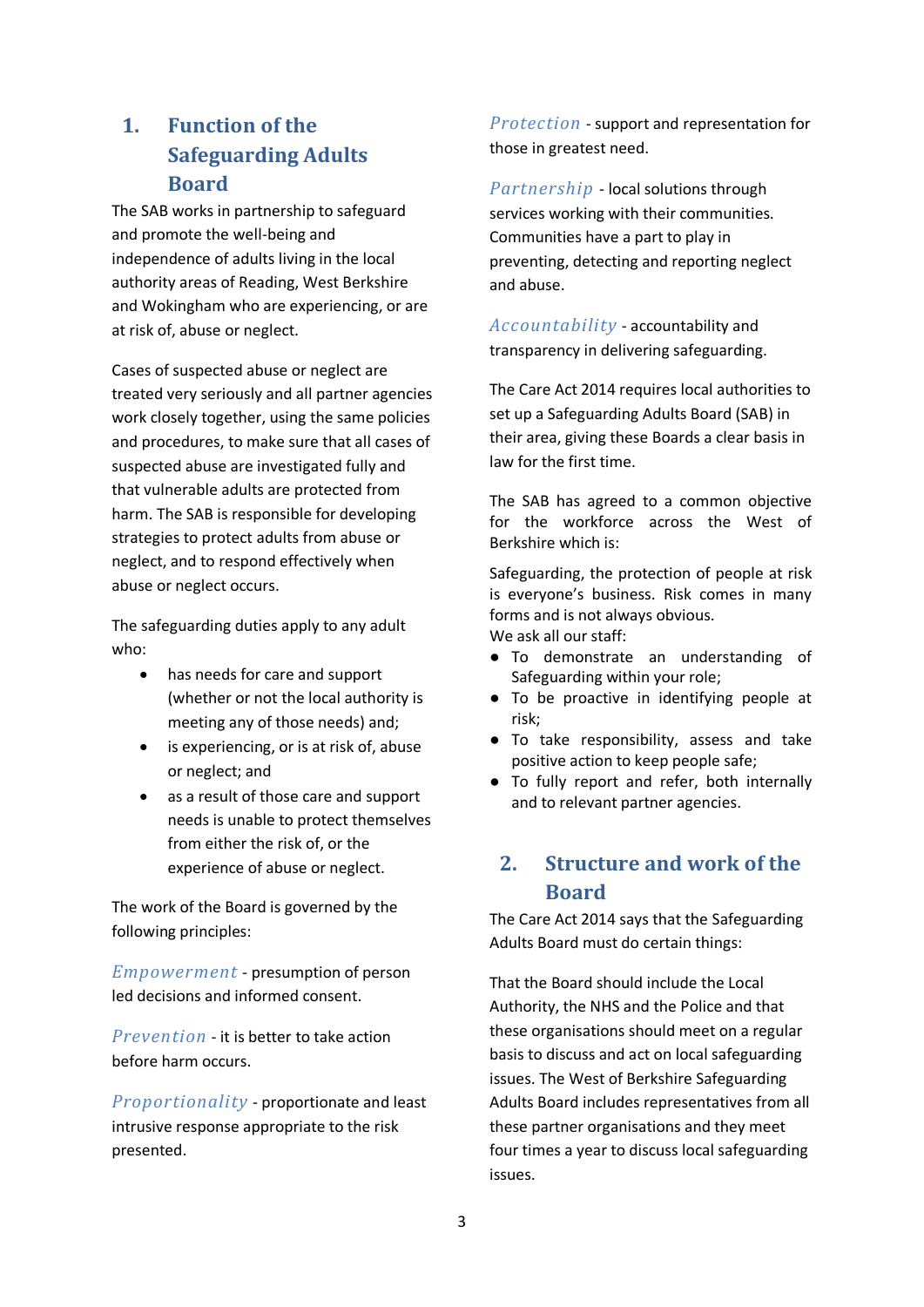That Safeguarding Adults Boards should develop shared plans for safeguarding; through working with local people to decide how best to protect adults in vulnerable situations. The West of Berkshire Safeguarding Adults Board has a three year Strategic Plan and an annual Business Plan.

That Safeguarding Adults Boards should publish their plans and annual reports so that different organisations can make sure they are working together in the best way. The West of Berkshire Safeguarding Adults Board produces an annual safeguarding report detailing its work over the last twelve months.

These Strategic Plan, Business Plan and Annual Report can be found on the Board's website at:

[http://www.sabberkshirewest.co.uk/board](http://www.sabberkshirewest.co.uk/board-members/priorities-plans-and-reports/)[members/priorities-plans-and-reports/](http://www.sabberkshirewest.co.uk/board-members/priorities-plans-and-reports/)

The Care Act 2014 also states that Safeguarding Adults Board must carry out safeguarding adults' reviews and publish them on their websites. Safeguarding adults' reviews are undertaken when an adult at risk dies and abuse or neglect is suspected to be a factor in their death or if an adult with care and support needs, has not died, but the SAB knows or suspects that the adult has experienced serious abuse or neglect. The aim is for all agencies to learn lessons about the way they safeguard adults at risk and prevent such tragedies happening in the future. The West of Berkshire Safeguarding Adults Board has a Safeguarding Adults Review Panel that oversees this work.

## **Terms of Reference**

The SAB has terms of reference which set out the aims and objectives of the Board, and expectations of its members. The terms of reference are provided in Appendix A.

# **Constitution and Memorandum of Understanding**

The Board has a Constitution which includes a Memorandum of Understanding setting out roles and responsibilities for Board members. These documents are reviewed and signed every 2 years.

#### **Subgroups**

There are seven subgroups that report to the Board on a quarterly basis and are responsible for delivering streams of work as detailed in the Business Plan. Terms of reference can be found in Appendix A.

#### *Performance & Quality Subgroup –*

To produce audit tools to 'test' safeguarding processes across the partnership to ensure that learning from SARs and Audits and Business Plan outcomes are implemented successfully.

*Learning & Development -* To support the partnership in ensuring there is good quality training that is reflective of current priorities and learning from SARS and Audits. Promote the SABs priorities in a range of formats and to test the effectiveness of training and communications.

#### *Safeguarding Adults Review Panel -*

The Safeguarding Adults Review Panel meets regularly to consider significant cases that may meet the criteria for a Safeguarding Adults Review. There is a supporting guidance document and process for SARs.

## *Pan Berkshire Policy and*

*Procedures -* The four SABs in Berkshire have jointly produced a Multi-agency Safeguarding Adults Policy and Procedures. This subgroup is responsible for overseeing the upkeep of the Policy and Procedures on behalf of the four SABs.

## *Communication and Publicity-*

Improve communication, to and from, the Board and establish a consistent approach across the West of Berkshire. Raise the profile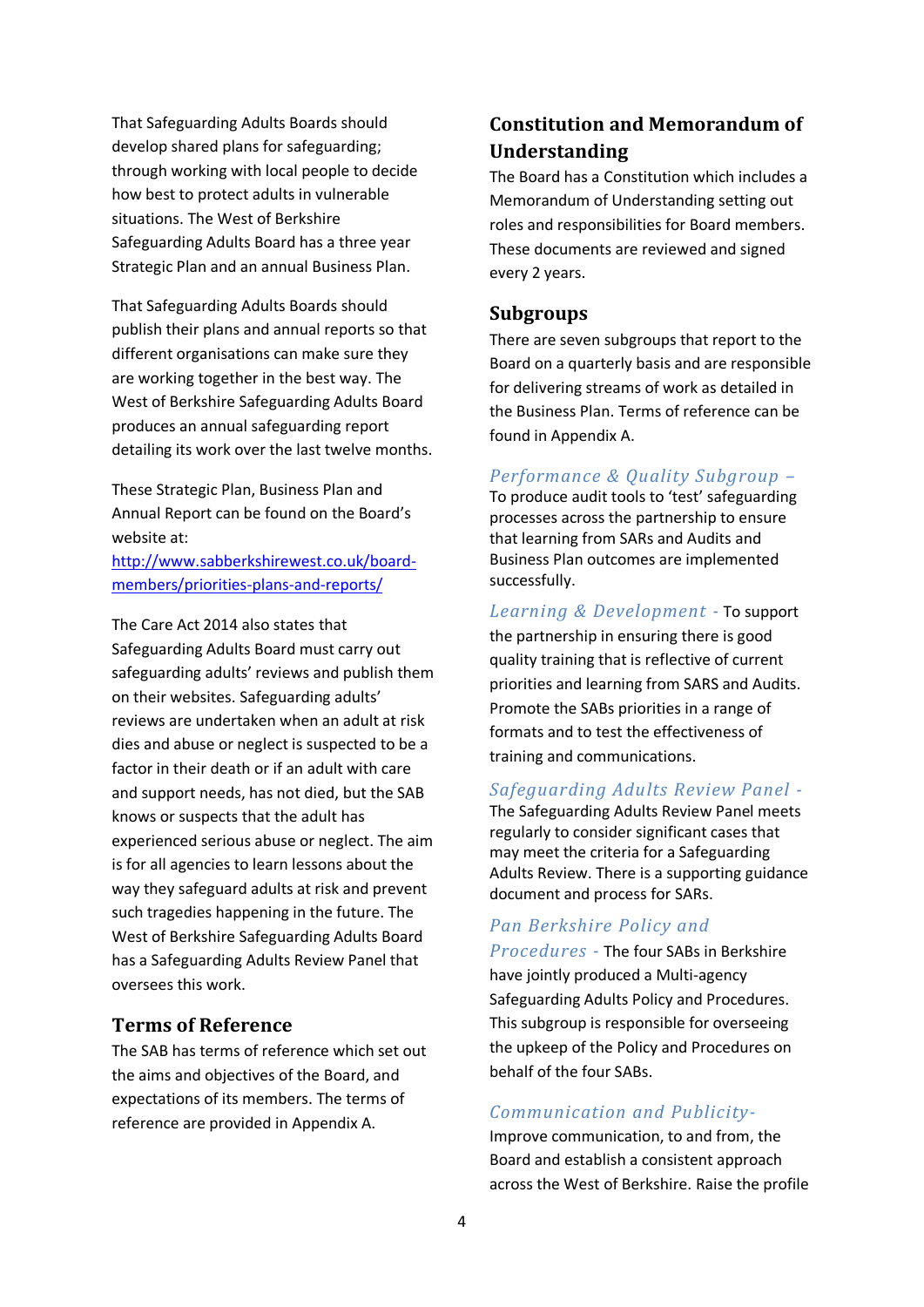of Board, its function and purpose. Improve engagement with a wider range of stakeholders.

*Voluntary Sector and Healthwatch -*

To open communication between the SAB, Voluntary Care Sector and Healthwatch across the partnership to ensure that their knowledge is considered when agreeing board priorities.

*Subgroup Chairs -* A forum to regularly to check and discuss progress against the Boards Business Plan; ensuring that subgroups have insight into each other's work to avoid duplication and promote best practice.

## **Frequency of Board meetings and minutes**

The Board will meet at least four times a year and at such times as may be determined by the Chair. Dates will be set a year in advance.

Minutes of the meetings of the Board shall be taken by the Business Manager or Business Support Officer and should have clear actions identifies within them. Minutes will be approved as a correct record at the subsequent Board meeting and published on the website.

## **Chairing Arrangements**

The Independent Chair is responsible for ensuring that the SAB meets its obligations and reports on the discharge of its functions. The Chair provides independent leadership and strategic vision to the SAB and ensures that the SAB has an independent, objective and authoritative identity. The Chair's role will include the requirement to challenge partner agencies at a senior level where there are concerns about safeguarding performance or systems.

The Chair is responsible for chairing all main West of Berkshire SAB meetings. The Chair will agree the agenda and correct and agree

the minutes. The Chair will represent the Board at formal meetings with other partnerships and scrutiny bodies.

The Chair will present an Annual Report of the West of Berkshire SAB's activities, including an assessment of the effectiveness of the local safeguarding arrangements and the challenges for the next year, to relevant statutory bodies.

Board members will be consulted on the appointment of the Chair and review the appointment annually to consider how effective the current arrangements are and whether the objectives of the Board are being met under the current Chair.

The role of the Independent Chair is held for a period of three years to ensure consistency and continuity. Thereafter, a review of employment should be undertaken and members consulted on the continuation of the Chair.

The job description for the post of the Independent Chair is provided in Appendix B.

## **Membership of the Board**

- Clinical Commissioning Group (CCG)
- Berkshire Healthcare Foundation Trust (BHFT)
- Emergency Duty Service (EDS)
- Reading Borough Council (RBC)
- Royal Berkshire Fire and Rescue Service (RBFRS)
- Royal Berkshire NHS Foundation Trust (RBFT)
- South Central Ambulance Service, Berkshire Division (SCAS)
- Thames Valley Police (TVP)
- West Berkshire District Council (WBDC)
- Wokingham Borough Council (WBC)

The following members are virtual panel members who will attend Board meetings when there are items on the agenda specific to their areas: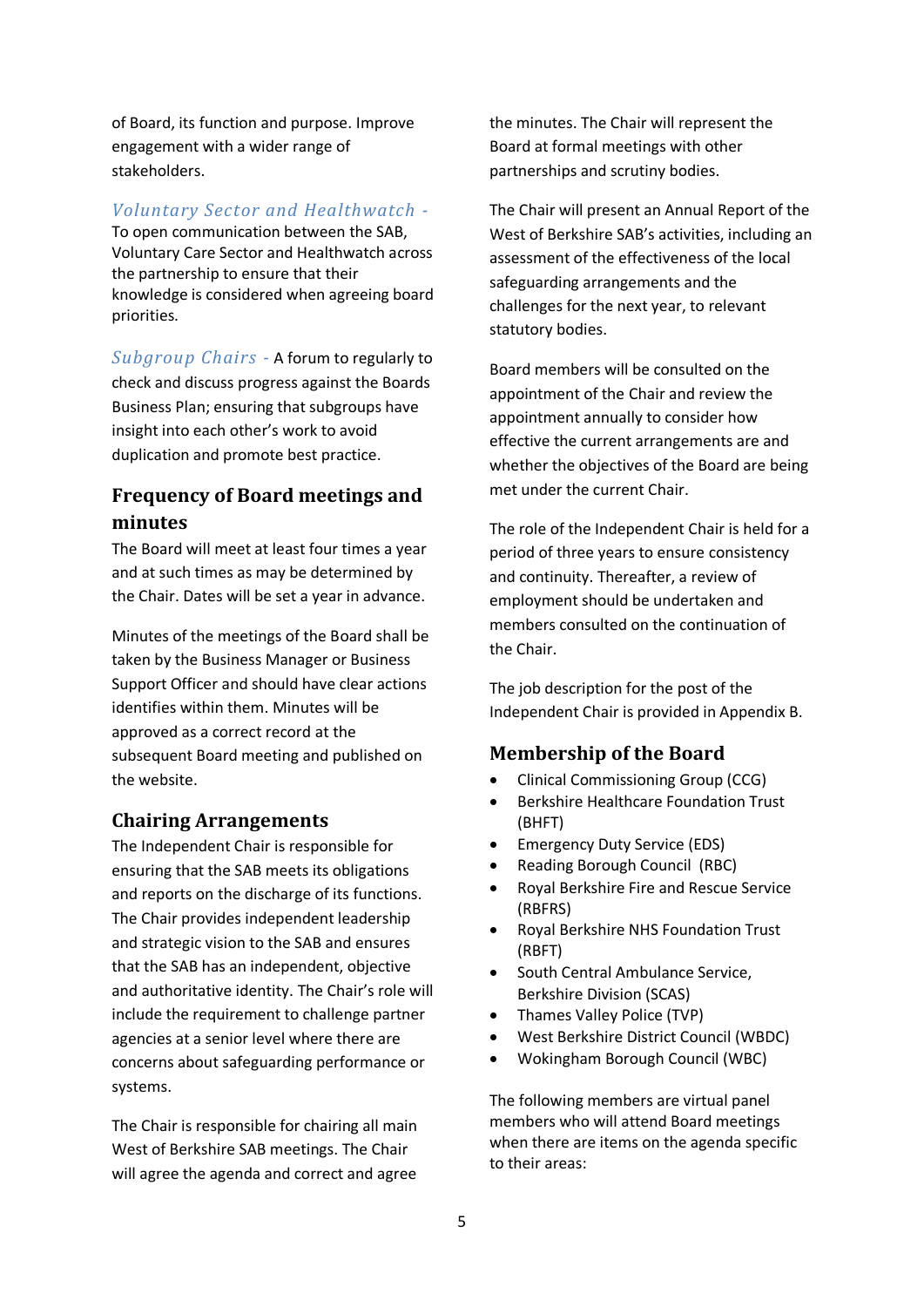- Thames Valley Community Rehabilitation Company
- NHS England Thames Valley Area Team
- National Probation Service
- Legal Representative
- Community Safety Partnerships

Three Safeguarding Forums in the West of Berkshire provide opportunities for providers and service users to help drive the work of the Board. The Chair of the Forum is invited to attend the Board meeting when it is held in their area to present on relevant issues.

The SAB will secure the involvement of other relevant organisations, either by inviting them to be representatives of subgroups or through invitation for specific issues for discussion at a SAB meeting or through some other mechanism. In addition, links will be maintained with the following:

- Joint Legal Team
- **Healthwatch**
- Public Health and substance misuse team
- Service user and carer forums
- MAPPA
- MARAC
- Advocacy services
- Department for Work and Pensions
- Office of the Public Guardian
- Coroner's office
- Care Quality Commission

## **3. Responsibilities of Board members**

Board members are senior managers within their organisations who hold strategic roles in relation to safeguarding adults and can speak for their organisation, commit it to action and hold it to account. All board members are committed to working together in order to achieve continuous improvement in practice and positive outcomes for adults. Board members will:

• Attend all Board meetings and contribute to debate and decision-making. If they are unable to attend a suitable representative must be found.

- Represent their organisation and speak for the organisation with authority.
- Commit their organisation on agreed policy and practice matters.
- Hold their organisation to account for the quality of safeguarding work.
- Promote safeguarding work within their organisation.
- Contribute in person or nominate appropriate staff to participate in Subgroups and task groups as appropriate.
- Ensure the production of reports as required by the SAB.
- Contribute to the Board's Annual Report.
- Act on any concerns raised through the Quality Assurance Framework.
- Ensure a dissemination of information back to their organisation.
- To declare any possible conflict of interest to the SAB Chair.

Lay members will operate as full members of West of Berkshire SAB, participating in associated activities to:

- Support stronger public engagement in local safeguarding issues and contribute to an improved understanding of the West of Berkshire SAB adult protection work in the wider community.
- Challenge the SAB on the accessibility by the public, adults and carers of its plans and procedures.
- Help to make links between West of Berkshire SAB and community groups.

## **Personal Development**

All SAB members must undertake Foundation Level Training on Safeguarding Adults within their own organisations and will also have access to Intermediate and Advanced level training on request.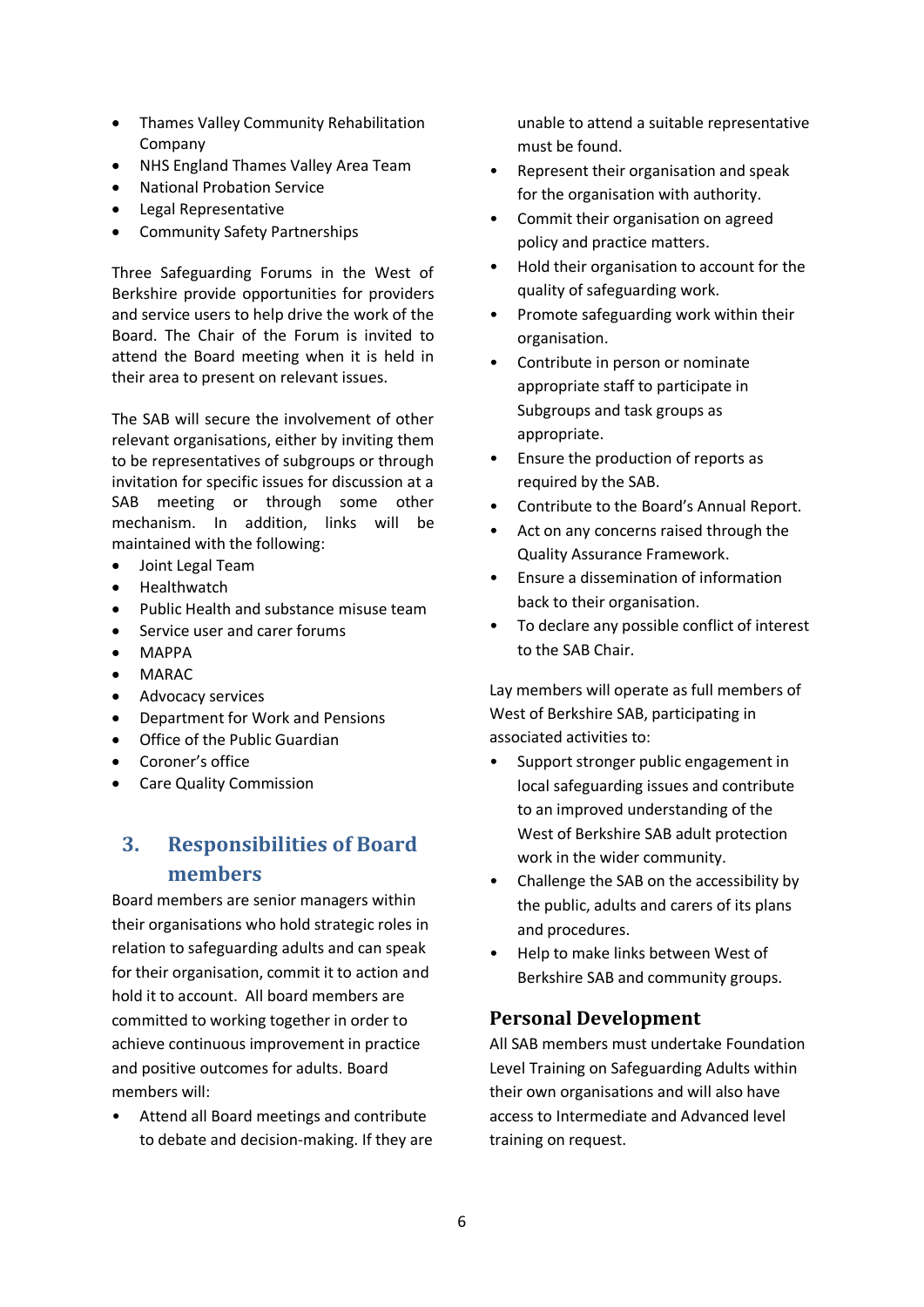All SAB members are expected to maintain an up-to-date knowledge of all statutory, national and regional developments in Safeguarding Adults including examples of good practice.

## **Confidentiality statement**

All members must respect the confidentially of the issues discussed at Board meetings and in particular where case examples are discussed: these issues are confidential and should not be disclosed to other people without the expressed permission of the Chair.

It is noted that for wider learning, information discussed by the Board does need to be shared with the wider community but this must always be done retaining anonymity in relation to named individuals, services or agencies. Where Board members are uncertain as to what can be shared, this needs to be determined at the Board meeting and agreed as part of the minutes.

It is recognised that, where there are issues relating to clinical and professional accountability, then individual Board members may need to raise this within the agency they represent. It is expected that where this situation arises it will be raised and agreed by the Board as part of the business of that meeting.

All Board members are required to uphold this confidentiality statement.

# **4. Accountability and links to other forums**

The SAB is accountable to the Chief Executives of the Councils in respect of its governance. However, the SAB acts independently in respect of monitoring safeguarding arrangements and it is within its remit to scrutinise the safeguarding arrangements of all responsible organisations within the West of Berkshire.

The SAB has a separate identity and is not subsumed within other strategic bodies. The Board will form a view of the quality of safeguarding locally, challenge organisations when necessary and have an independent voice. However the Board will strive to develop useful relationships with other strategic bodies and open channels of communications.

The Board is committed to working with other local forums and boards to ensure efforts are not duplicated and that there are no gaps in policy or practice. The Board continues to strengthen its links with HealthWatch, Berkshire West Safeguarding Children Partnership, the Community Safety Partnerships, Domestic Abuse Forums and the Health and Well-being Boards.

## **5. Finances and Resources**

The SAB member agencies contribute annually towards resources at an agreed level, having regard to the differing size, resources and responsibilities of each agency. The financial year will run from 1 April to the 31 March the following year. Reading Borough Council administers the budget on behalf of the Board and has the authority to act as the Board's budget holder for the authorisation of payments. Members may, in addition, be required to provide resources such as staffing and accommodation.

## **6. Further information**

Further information can be found on the Board's website which is maintained by the Business Manager.

<http://www.sabberkshirewest.co.uk/>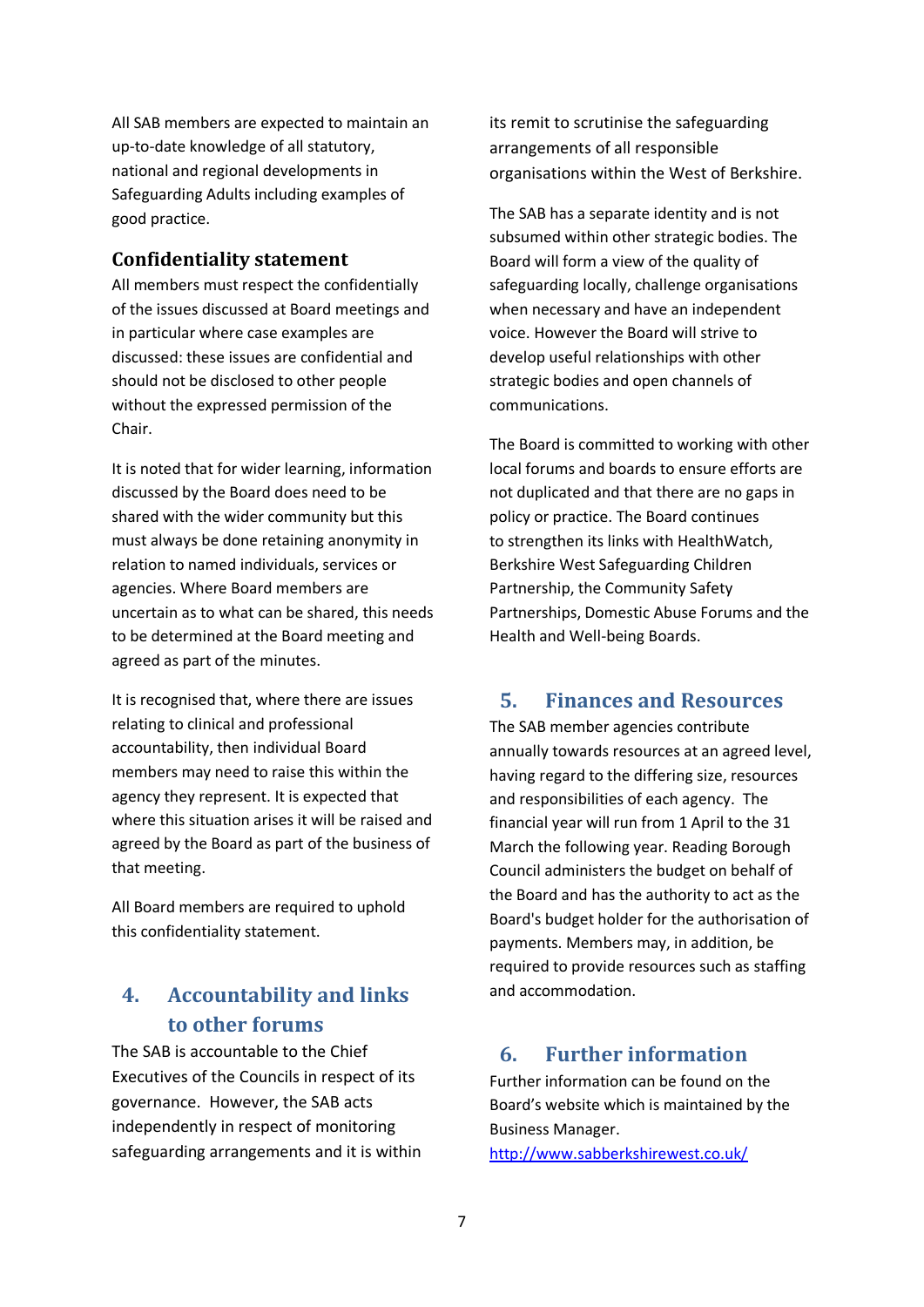# **Appendix A**

Terms of Reference for the Board and its Subgroups can be found here: <http://www.sabberkshirewest.co.uk/board-members/subgroups/> and here: <http://www.sabberkshirewest.co.uk/board-members/about-the-board/>

## **Appendix B**

**Job description of Independent Chair** 

**Appendix B**

**JOB DESCRIPTION OF INDEPENDENT CHAIR**

**JOB PURPOSE**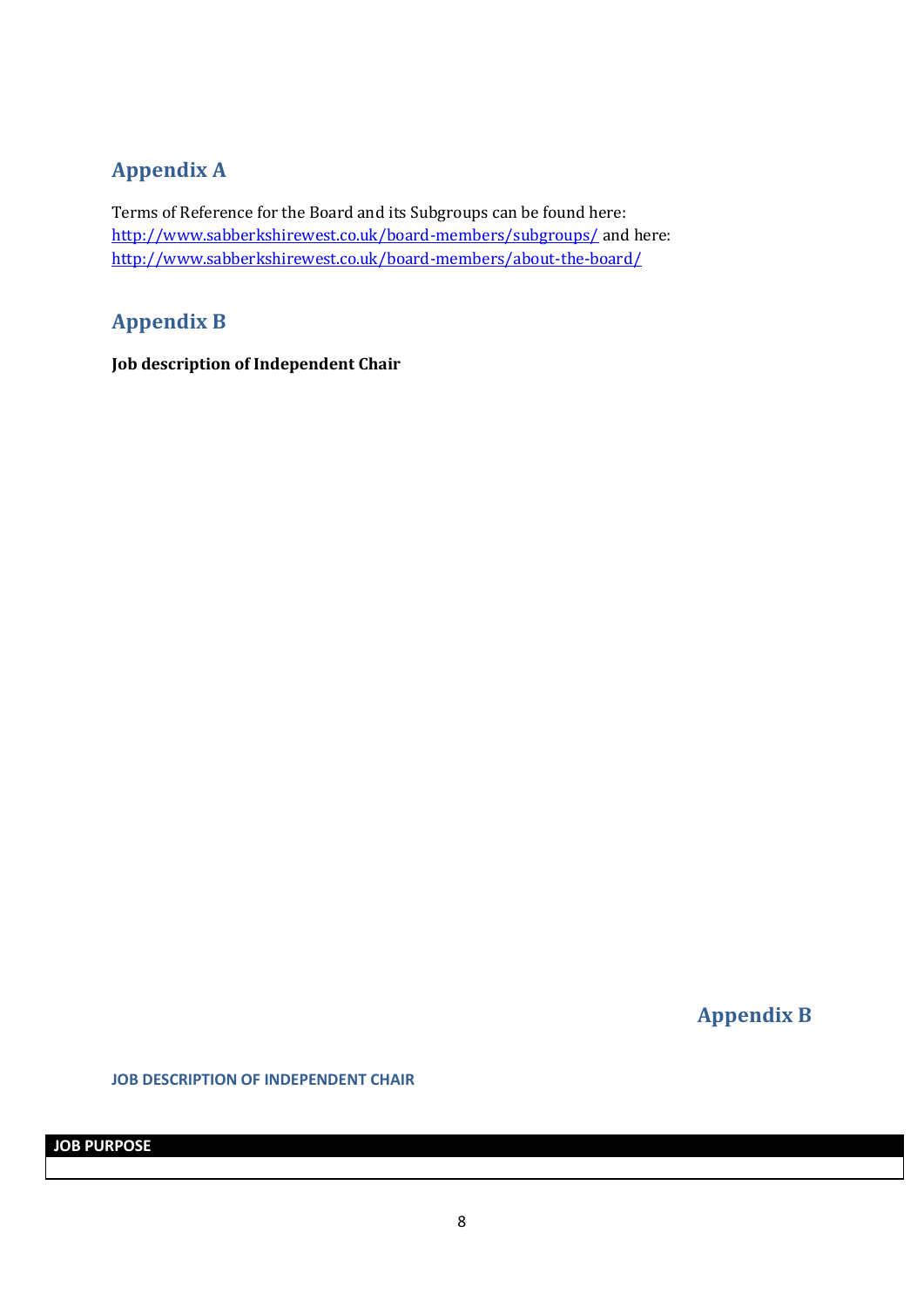- 1. To provide independent leadership and strategic vision to the West of Berkshire Safeguarding Adults Board (WBSAB) and to ensure that the WBSAB has an independent, objective and authoritative identity.
- 2. To chair the WBSAB and ensure that it has the capacity to operate effectively and exercise its functions as set out in relevant legislation and guidance.
- 3. To challenge and scrutinise the WBSAB and local safeguarding arrangements in order to ensure delivery of the agreed Business Plan and Strategic aims
- 4. To drive forward the continuous development of the WBSAB in recognition of the broader safeguarding agenda and the growing understanding of safeguarding to promoting the welfare of adults in the West of Berkshire.

#### **MAIN DUTIES AND RESPONSIBILITIES**

- 1. To facilitate the smooth running of the WBSAB by chairing, ensuring appropriate preparation of board agendas and papers with the Business Manager, and ensuring that actions are followed up. The post holder will also oversee the board's constitution and membership, meeting with and assisting the induction of new members of the Board.
- 2. To ensuring appropriate chairing and accountability of the WBSAB sub groups: Effectiveness Subgroup, Performance and Quality Subgroup, Governance Subgroup, Communication and Publicity Subgroup and Learning and Development Subgroup.
- 3. To work with council/partner officers to ensure that the WBSAB is kept updated with social policy, legislation and good practice in respect of safeguarding adults.
- 4. To ensure that systems are in place to monitor progress and delivering of the WBSAB's Business Plan and Annual Report presenting the Annual Report to each Local Authority's Health and Wellbeing Board.
- 5. When required, offer leadership to the implementation of Safeguarding Adult Reviews, contributing to the decision making process and maintaining strong links with HM Coroner's Office.
- 6. To be a member of regional and national safeguarding networks. Networking to ensure that the partnerships activities are aligned with national policy expectations and other developing practice.
- 7. Engage in active consultation and dialogue with services users, carers and other people in adult safeguarding risk groups, so that these groups can inform the work of the Board and the review and evaluation of its work programme.
- 8. Through the Board, ensure that partner organisations are held accountable for the effective deployment of resources in relation to safeguarding activity and for their work to safeguard vulnerable adults in accordance with relevant legislation and guidance.
- 9. To lead the Board's media activities. Working with WBSAB partners to develop a strategy for communicating with the media on any matters relevant to the objectives and functions of the WBSAB and to represent the WBSAB in media interviews, ensuring statements are agreed by partners.
- 10. Contribute to regulation, inspection and corporate assessment processes as required by all agencies within the WBSAB partnership.
- 11. To meet with and formally report to the Chief Executives and Directors of Adults Social Services for Reading,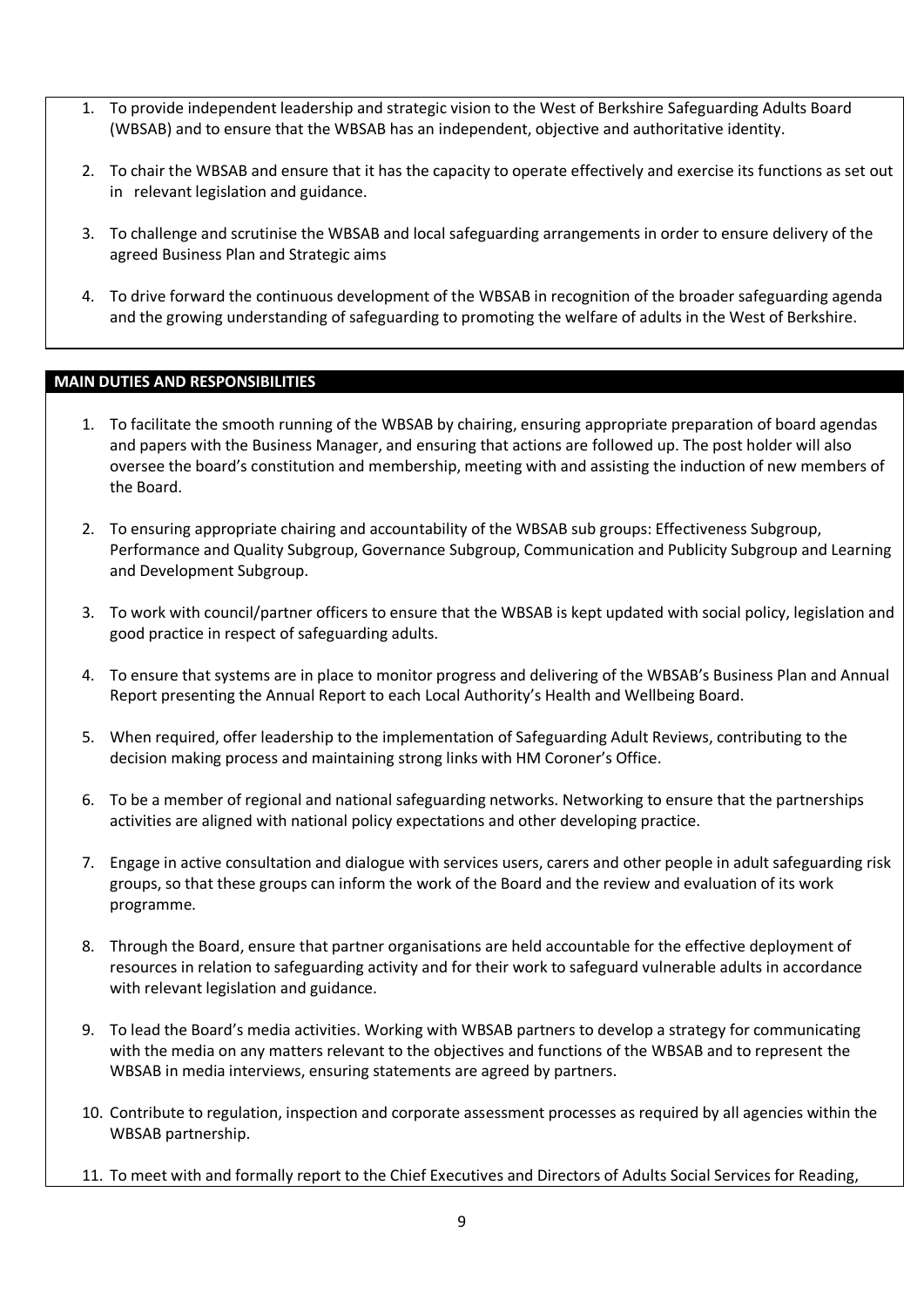Wokingham and West Berkshire either individually or jointly and with Chief Executives of other partner organisations or their nominated Deputies as necessary.

- 12. Organising and chairing annual public 'open meetings' to audit progress, performance and perception of the Board's work.
- 13. Respect confidentiality of sensitive information provided by the partners of the WBSAB and ensure that the work of the WBSAB is managed in line with the principles of promoting equality and respecting diversity for all.
- 14. Demonstrate independence from each of the partners of the WBSAB and declare any potential conflict of interest with other relevant roles, so that these might be addressed appropriately.
- 15. To ensure the WBSAB budget is managed to reflect its priorities.
- 16. To undertake any additional tasks deemed relevant to the role of Independent Chair.

## **PERSON SPECIFICATION**

## **Qualifications/Education/Training:**

- 1. Hold an academic and/or professional qualification, or the equivalent standard of police training, that relates to any of the disciplines that are represented through the statutory members of Safeguarding Adult Boards for example professional Social Work or Occupational Therapy qualification.
- 2. Have a sound grasp of key strategic developments and challenges in the area of safeguarding Adults with Knowledge of and guidance legislation relevant to community care, in particular Mental Capacity Act and The Care Act.
- 3. Best Interest Assessor Qualification (or willingness to complete qualification).

## **Experience:**

- 1. Experience of working at a senior, strategic level within a statutory, voluntary or independent organisation in the context of safeguarding adults.
- 2. Experience of chairing complex partnership meetings, demonstrating an ability to summarise discussions in order to clarify and highlight the most pertinent factors to achieve resolution and clear decisions
- 3. Evidence of ongoing training and development in safeguarding
- 4. Experience of actively managing and assessing risk.
- 5. Experience of managing budgets.

## **Skills & Abilities:**

- 1. Leadership and influencing skills.
- 2. Ability to prioritise and make decisions within a busy and demanding environment.
- 3. Negotiating and problem solving skills with the ability to influence and negotiate with partners at a senior/strategic level across agencies and across political structures
- 4. Skills in time and workload management.
- 5. Effective communication, presentation, analytical and problem solving skills, especially in handling diverse perspectives which can arise in multi-agency partnerships.
- 6. Proven commitment to, and experience in, implementing Equal Opportunities as a provider of services to the public.
- 7. Proven ability to work across organisational boundaries in support of the development and delivery of multiagency initiatives and the ability to work with other Boards and Chairs across regional networks.
- 8. Ability to chair meetings effectively.
- 9. Self- motivated with initiative.
- 10. Commitment to engaging with members of the public and vulnerable adults
- 11. Ability to scrutinise and challenge multiple and complex organisational safeguarding arrangements